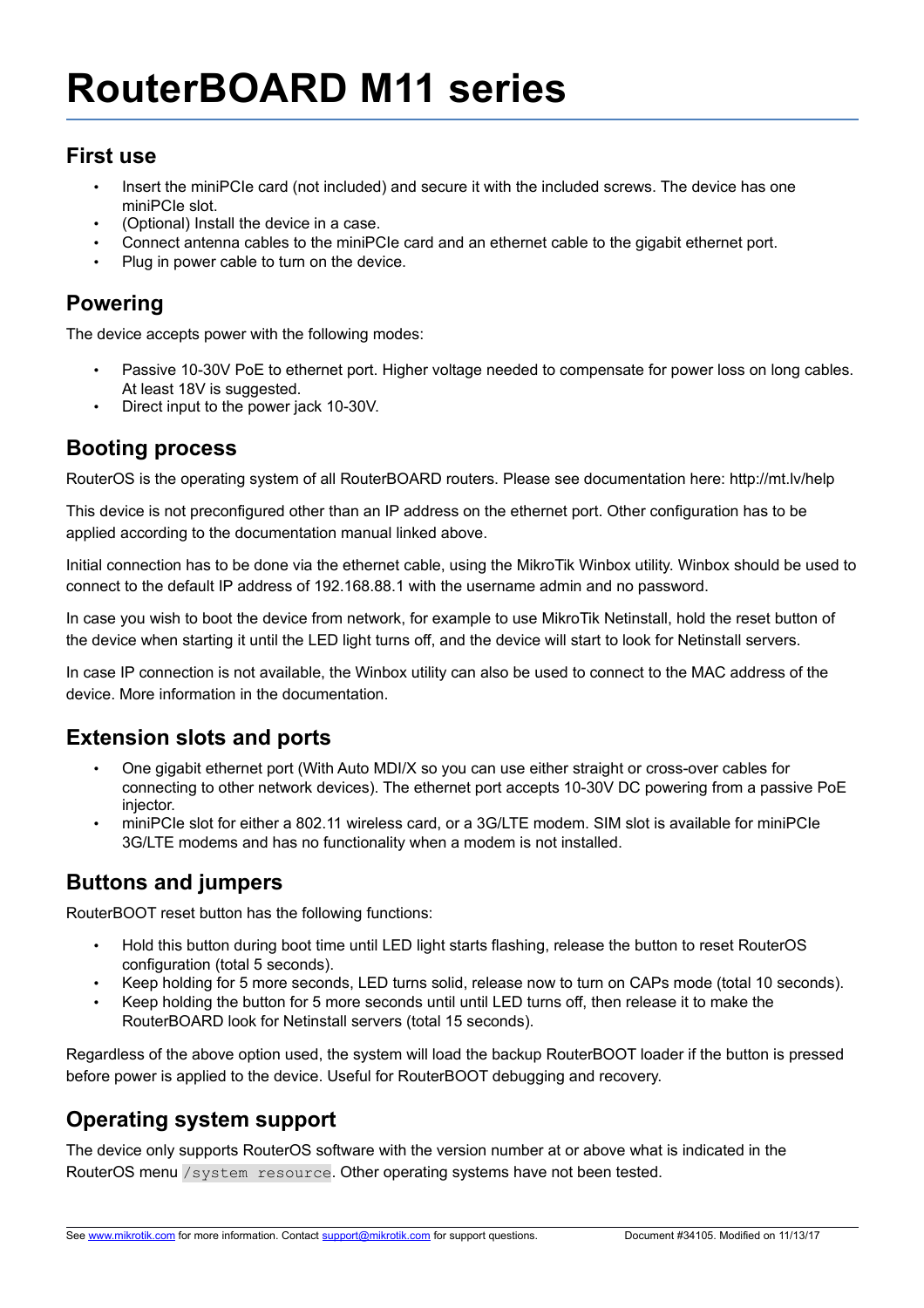# **Federal Communication Commission interference statement**

This equipment has been tested and found to comply with the limits for a Class B digital device, pursuant to Part 15 of the FCC Rules. These limits are designed to provide reasonable protection against harmful interference in a residential installation.

#### This equipment generates, uses and can radiate radio frequency energy and, if not installed and used in accordance with the instructions, may cause harmful interference to radio communications. However, there is no guarantee that interference will not occur in a particular installation. If this equipment does

cause harmful interference to radio or television reception, which can be determined by turning the equipment off and on, the user is encouraged to try to correct the interference by one of the following measures:

- Reorient or relocate the receiving antenna.
- Increase the separation between the equipment and receiver.
- Connect the equipment into an outlet on a circuit different from that to which the receiver is connected.
- Consult the dealer or an experienced radio/TV technician for help.

FCC Caution: Any changes or modifications not expressly approved by the party responsible for compliance could void the user's authority to operate this equipment.

This device complies with Part 15 of the FCC Rules. Operation is subject to the following two conditions: (1) This device may not cause harmful interference, and (2) this device must accept any interference received, including interference that may cause undesired operation. This device and its antenna must not be co-located or operation in conjunction with any other antenna or transmitter.